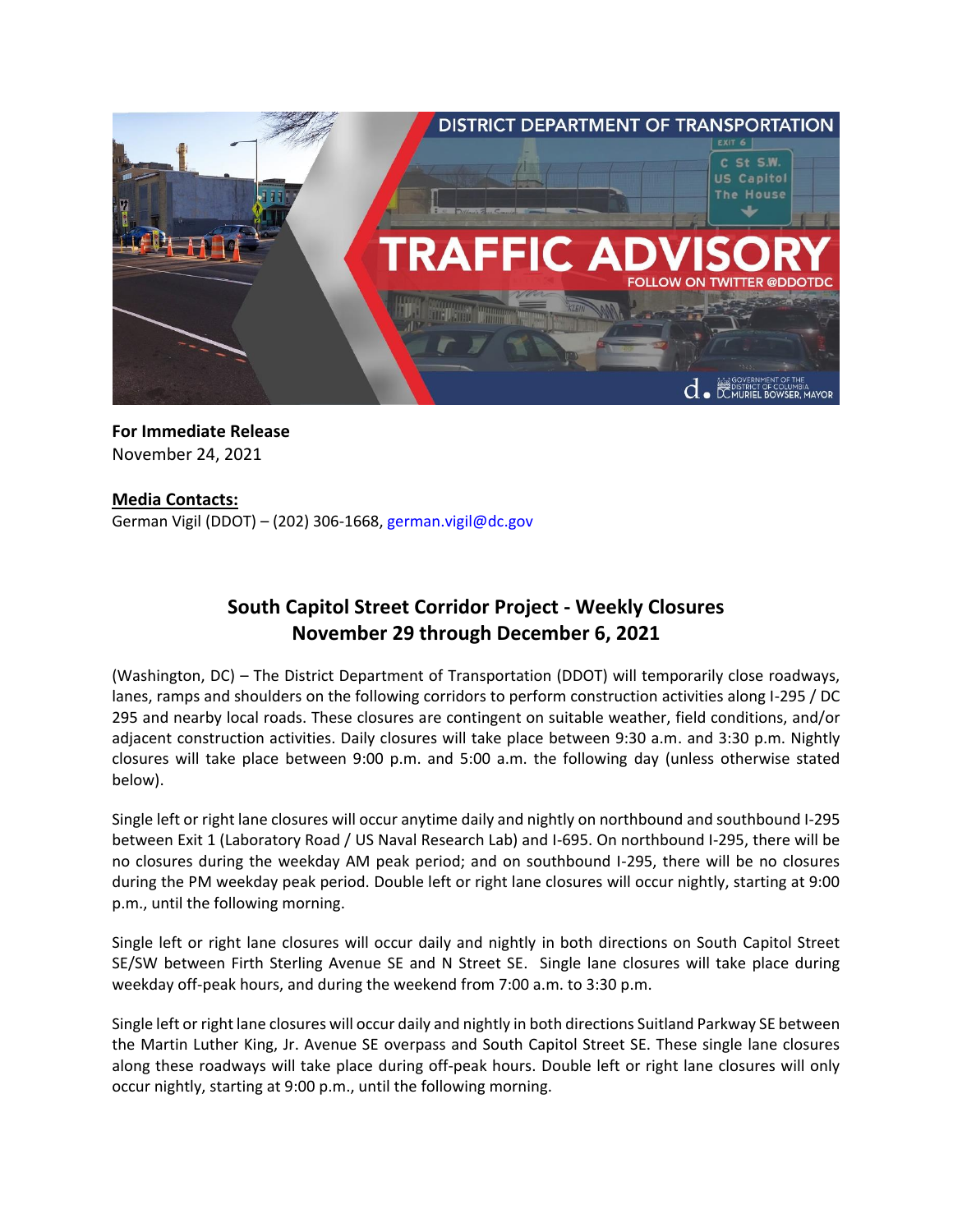No other closures on South Capitol Street SE/SW or Suitland Parkway SE will take place on weekdays between 5:00 a.m. and 9:30 a.m. and between 3:30 p.m. and 9:00 p.m.

Daily and nightly single lane closures will also occur anytime during off-peak hours on Firth Sterling Avenue SE, and Howard Road SE. Daily and nightly single lane closures will also occur anytime on Potomac Avenue SE/SW, Half Street SW, Barry Road SE, St. Elizabeths Avenue SE, R St. SW and Malcolm X Avenue SE.

The following full ramp closures will also occur during off-peak hours:

- Exit 4 from I-295 Northbound (South Capitol Street / Suitland Parkway)
- Exit 4 from I-295 Southbound (South Capitol Street / Suitland Parkway)
- I-295 Northbound On-ramp from northbound Firth Sterling Avenue SE

Firth Sterling Avenue SE between South Capitol Street SE and St Elizabeths Street SE will be closed nights between 9:00 p.m. and 5:00 a.m. the following morning from Monday, November 29 through Monday, December 6 for bridge construction. When Firth Sterling Avenue SE is fully closed, Suitland Parkway SE and South Capitol Street SE will remain open to all traffic. A marked detour will be in place during these closures.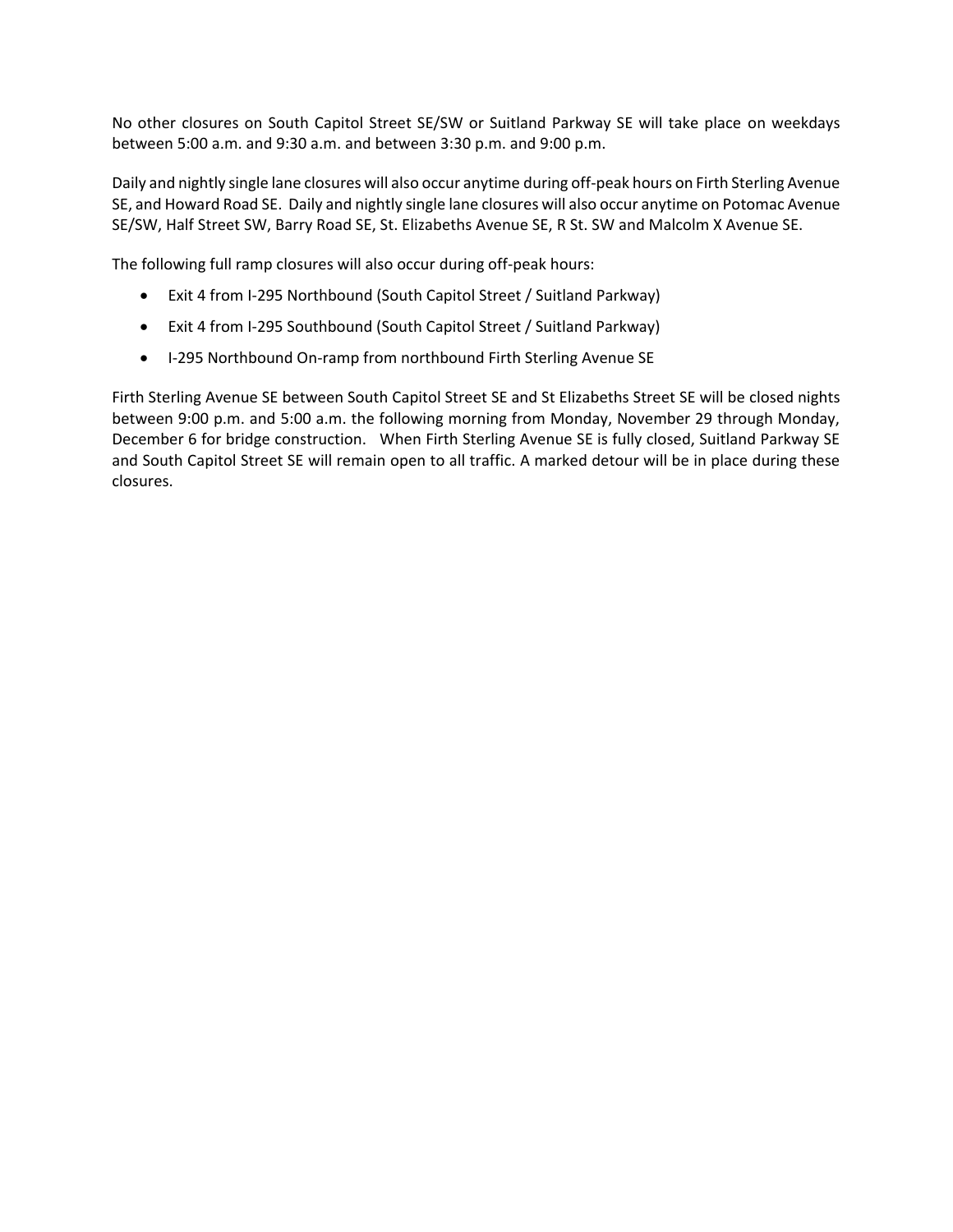#### Firth Sterling Avenue SE Closure & Detour

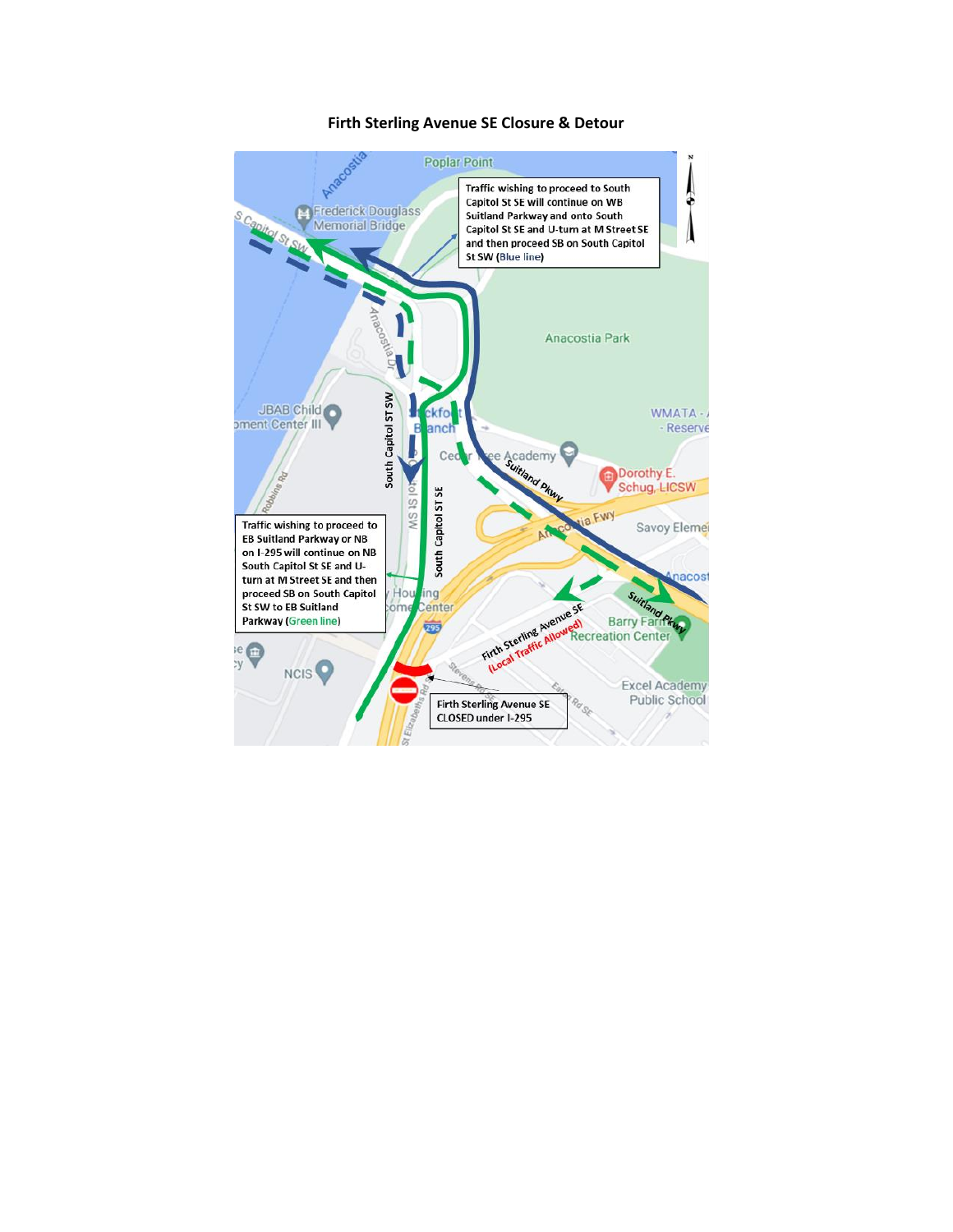Northbound South Capitol Street SE will be temporarily closed Saturday, December 4 and Sunday, December 5 between 5:00 a.m. and 7:00 p.m. When South Capitol Street is fully closed, Firth Sterling Avenue SE and Suitland Parkway will remain open to all traffic. A marked detour will be in place during these closures.



### **Northbound South Capitol Street SE Closure & Detour**